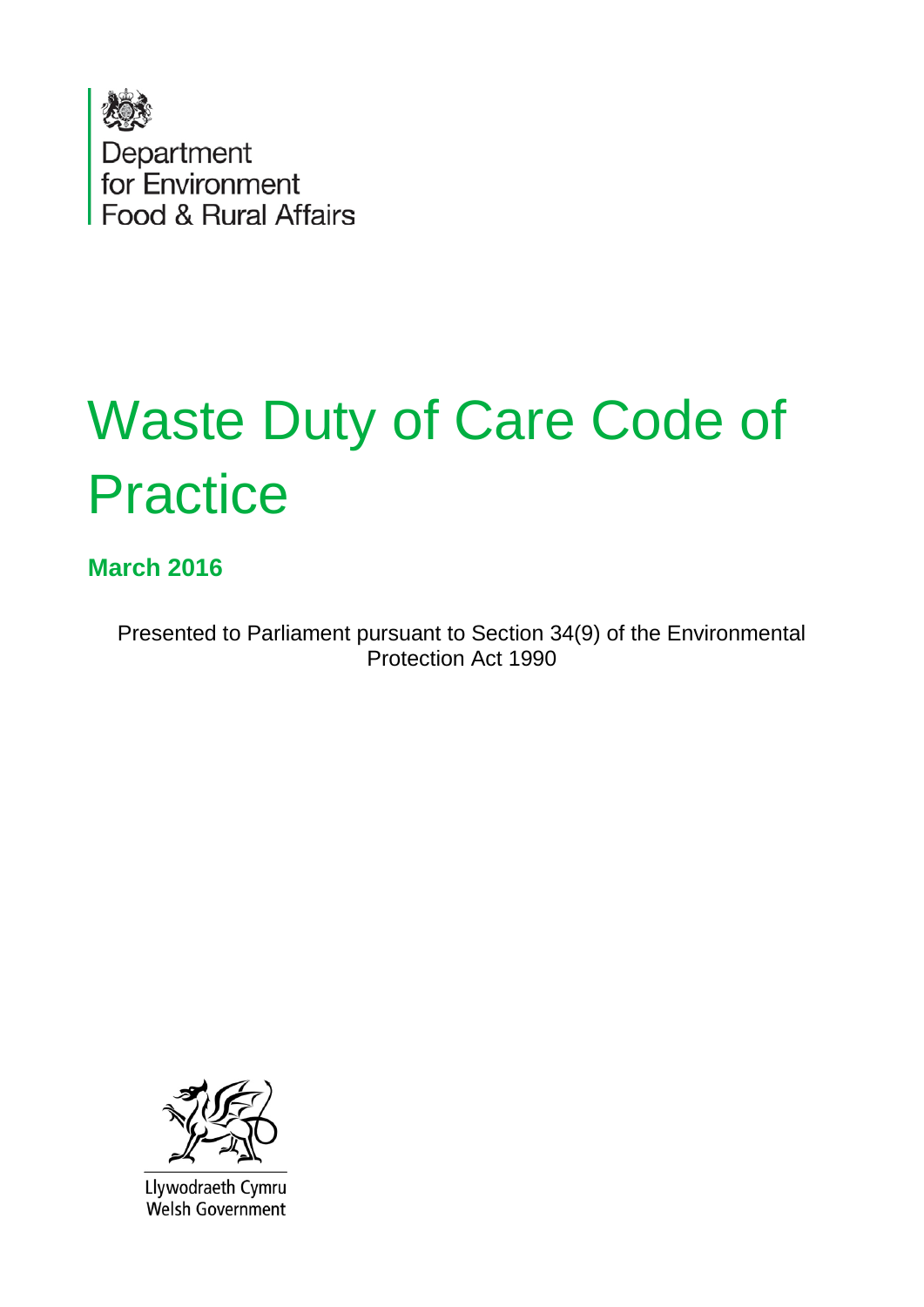

© Crown copyright 2016

You may re-use this information (excluding logos) free of charge in any format or medium, under the terms of the Open Government Licence v.3. To view this licence visit [www.nationalarchives.gov.uk/doc/open-government-licence/version/3/](http://www.nationalarchives.gov.uk/doc/open-government-licence/version/3/) or email [PSI@nationalarchives.gsi.gov.uk](mailto:PSI@nationalarchives.gsi.gov.uk) 

This publication is available at [www.gov.uk/government/publications](http://www.gov.uk/government/publications) 

Any enquiries regarding this publication should be sent to us at [WasteDutyofCare@defra.gsi.gov.uk](mailto:WasteDutyofCare@defra.gsi.gov.uk) or [waste@wales.gsi.gov.uk](mailto:waste@wales.gsi.gov.uk)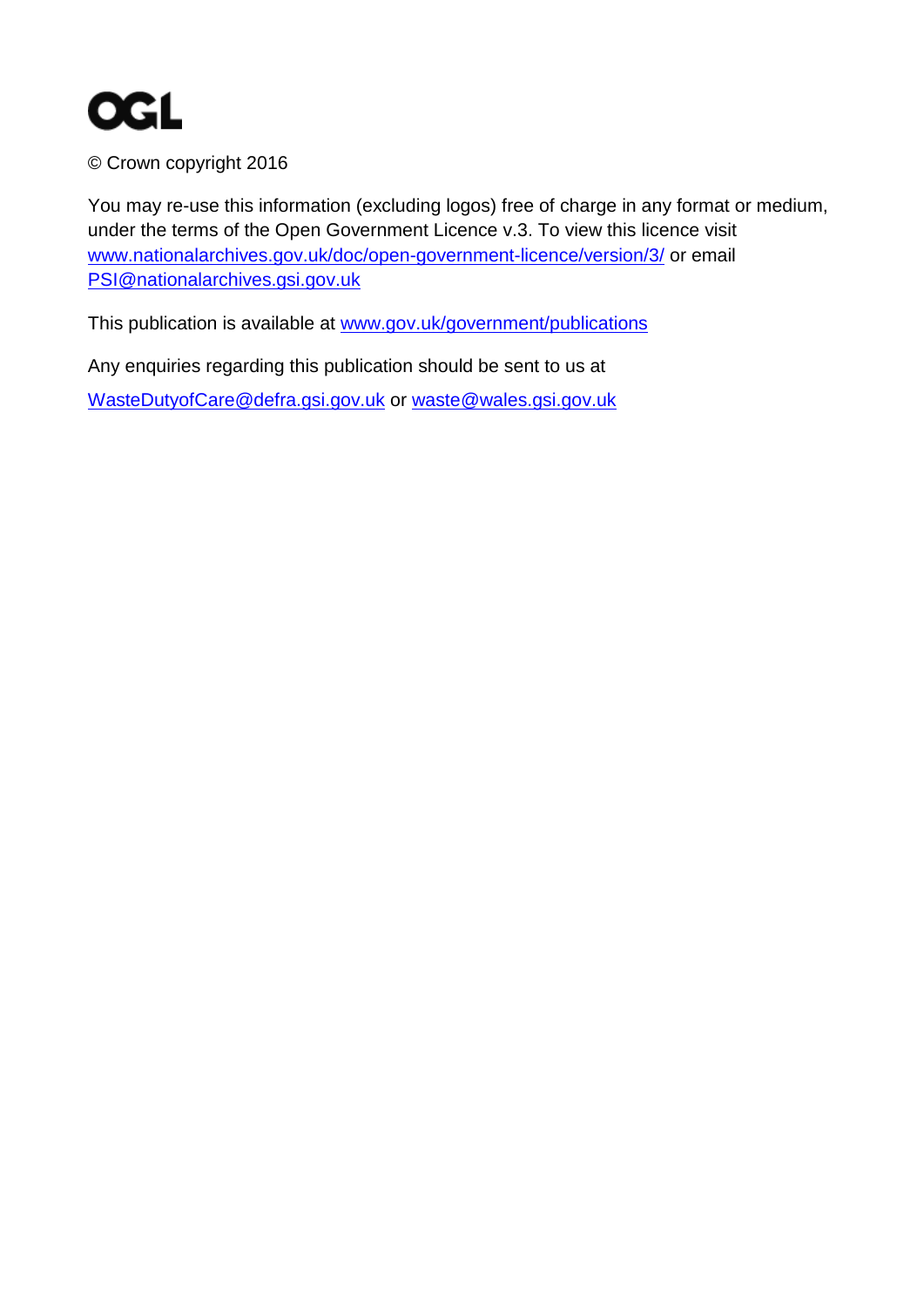#### **Contents**

| 1. |     |                                                                                |
|----|-----|--------------------------------------------------------------------------------|
| 2. |     |                                                                                |
|    | 2.1 |                                                                                |
|    | 2.2 |                                                                                |
|    | 2.3 |                                                                                |
|    | 2.4 |                                                                                |
| 3. |     |                                                                                |
| 4. |     |                                                                                |
|    | 4.1 | Prevent unauthorised or harmful deposit, treatment or disposal6                |
|    | 4.2 | Prevent a breach of an environmental permit or a breach of a permit condition7 |
|    | 4.3 |                                                                                |
|    | 4.4 |                                                                                |
|    | 4.5 |                                                                                |
|    | 4.6 |                                                                                |
| 5. |     |                                                                                |
|    |     |                                                                                |
|    |     |                                                                                |
|    |     |                                                                                |
|    |     |                                                                                |
|    |     |                                                                                |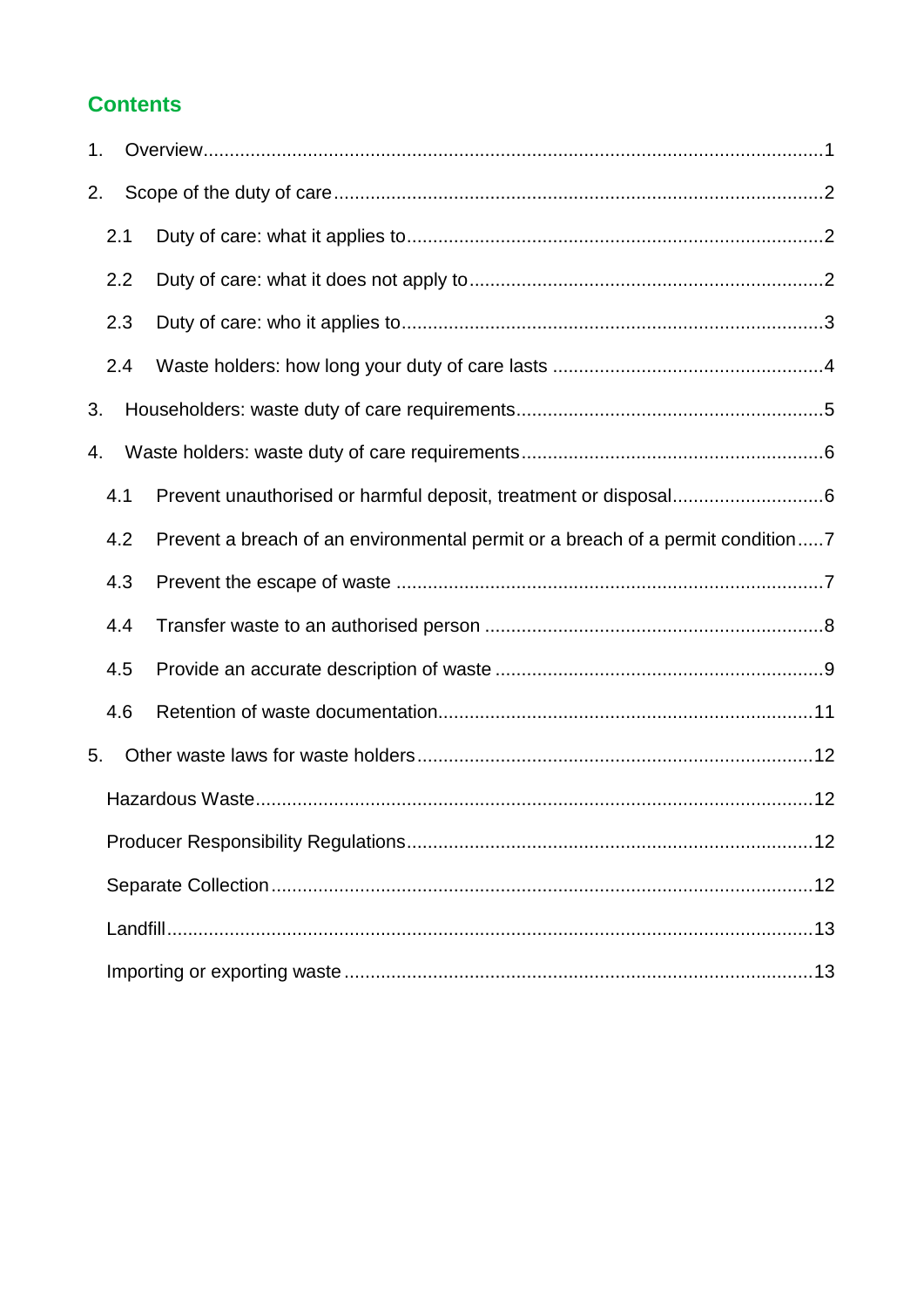# <span id="page-3-0"></span>**1.Overview**

The duty of care legislation makes provision for the safe management of waste to protect human health and the environment.

This code of practice (the Code) is issued under section 34 of the Environmental [Protection Act 1990](http://www.legislation.gov.uk/ukpga/1990/43/section/34) (the EPA). It sets out practical guidance on how to meet your waste duty of care requirements, but following the guidance does not replace your obligation to comply with the duty of care itself.

This Code applies to you if you import, produce, carry, keep, treat, dispose of or, as a dealer or broker have control of, certain waste in England or Wales.

Failure to comply with the duty of care is an offence subject to an unlimited fine on conviction. The Code is admissible as evidence in legal proceedings and its rules **must** be taken into account where relevant to questions raised in the case.

If your waste activities are authorised or registered in Scotland or Northern Ireland but you deal with waste in England or Wales, you need to follow this Code. You need to follow [Scotland's](http://www.gov.scot/Resource/0040/00404095.pdf) and [Northern Ireland'](http://www.doeni.gov.uk/waste_management_duty_of_care_code_of_practice_for_ni.pdf)s codes of practice if you operate across borders.

The regulators for the duty of care are the **Environment Agency** (EA) in England, Natural [Resources Wales](http://naturalresourceswales.gov.uk/splash?orig=/) (NRW) in Wales and local authorities.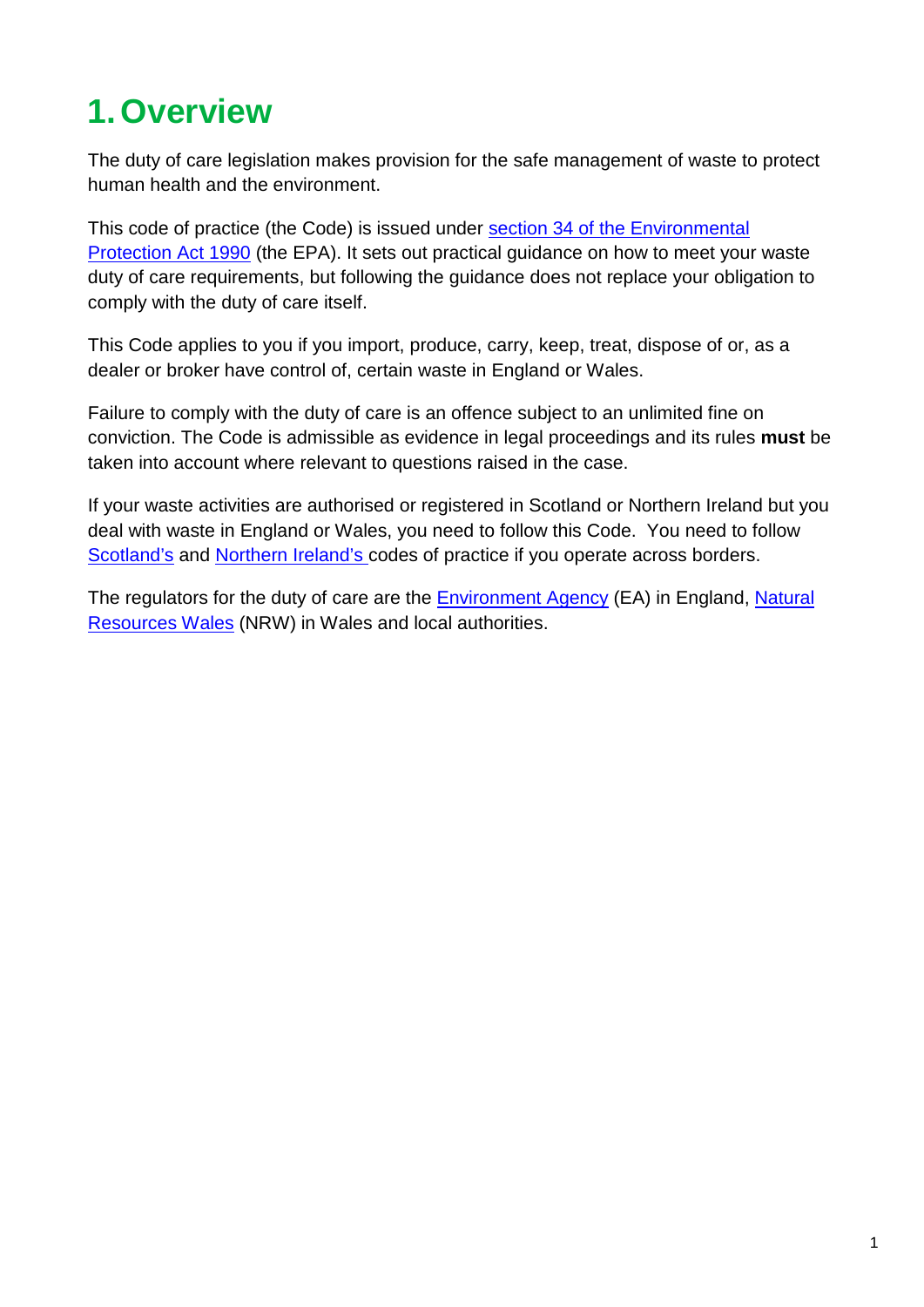# <span id="page-4-0"></span>**2.Scope of the duty of care**

### <span id="page-4-1"></span>**2.1 Duty of care: what it applies to**

The duty of care requirements apply to household, industrial and commercial waste, also known as **controlled waste**.

Waste is any substance or object that the holder discards, intends to discard or is required to discard. The meaning of "discard" applies to "disposal" and "recovery" operations and processes and can be intentional or unintentional on the part of the holder. Whether a substance or object is waste is determined on a case by case basis. If you are unsure you can use the ['legal definition of waste guidance'](https://www.gov.uk/government/publications/legal-definition-of-waste-guidance) to check if something is classified as waste.

The following definitions describe common waste operations and processes:

"Recovery" is any operation which has the main result of waste serving a useful purpose by replacing non-waste materials that would otherwise have been used to fulfil a particular function. An example is incineration for energy recovery (for further examples see [Annex II to the Waste Framework Directive\)](http://eur-lex.europa.eu/legal-content/EN/TXT/PDF/?uri=CELEX:32008L0098&from=EN). Preparing for re-use and recycling are both recovery operations.

"Preparing for re-use" is the operation or process of checking, cleaning or repairing products that have previously been discarded so that they can be re-used without any other pre-processing, for example repairing bicycles, furniture or electrical or electronic equipment which have been previously discarded by their owners.

"Recycling" is any operation by which waste is reprocessed into products, materials or substances, whether for its original or other purposes, for example crushed waste glass graded for blasting or playground surfaces from waste tyres. (It does not include energy recovery or the reprocessing into materials to be used as fuels or for backfilling operations.)

"Disposal" is any operation which is not recovery (even where the operation has a secondary consequence of reclaiming substances or energy). An example is landfill (for further examples see [Annex I to the Waste Framework Directive\)](http://eur-lex.europa.eu/legal-content/EN/TXT/PDF/?uri=CELEX:32008L0098&from=EN).

#### <span id="page-4-2"></span>**2.2 Duty of care: what it does not apply to**

See Schedule 1 to the [Controlled Waste Regulations](http://www.legislation.gov.uk/uksi/2012/811/pdfs/uksi_20120811_en.pdf) to check if your waste is controlled waste because of its source or type. Wastes not classed as controlled waste are:

- wastes listed in Article 2 of the [Waste Framework Directive](https://www.gov.uk/government/uploads/system/uploads/attachment_data/file/218586/l_31220081122en00030030.pdf) eg waste waters, decommissioned explosives, radioactive waste
- **waste containing animal by-products** where it is collected and transported in line with the [Animal By-Products Regulation](http://eur-lex.europa.eu/LexUriServ/LexUriServ.do?uri=OJ:L:2009:300:0001:0033:EN:PDF) (see guidance for [England](https://www.gov.uk/government/publications/controls-on-animal-by-products) and [Wales\)](http://gov.wales/topics/environmentcountryside/ahw/animal-by-products/?lang=en)
- **sewage, sludge or septic tank sludge** where it is supplied, managed or used in the ways described in regulation 3 of the Controlled Waste Regulations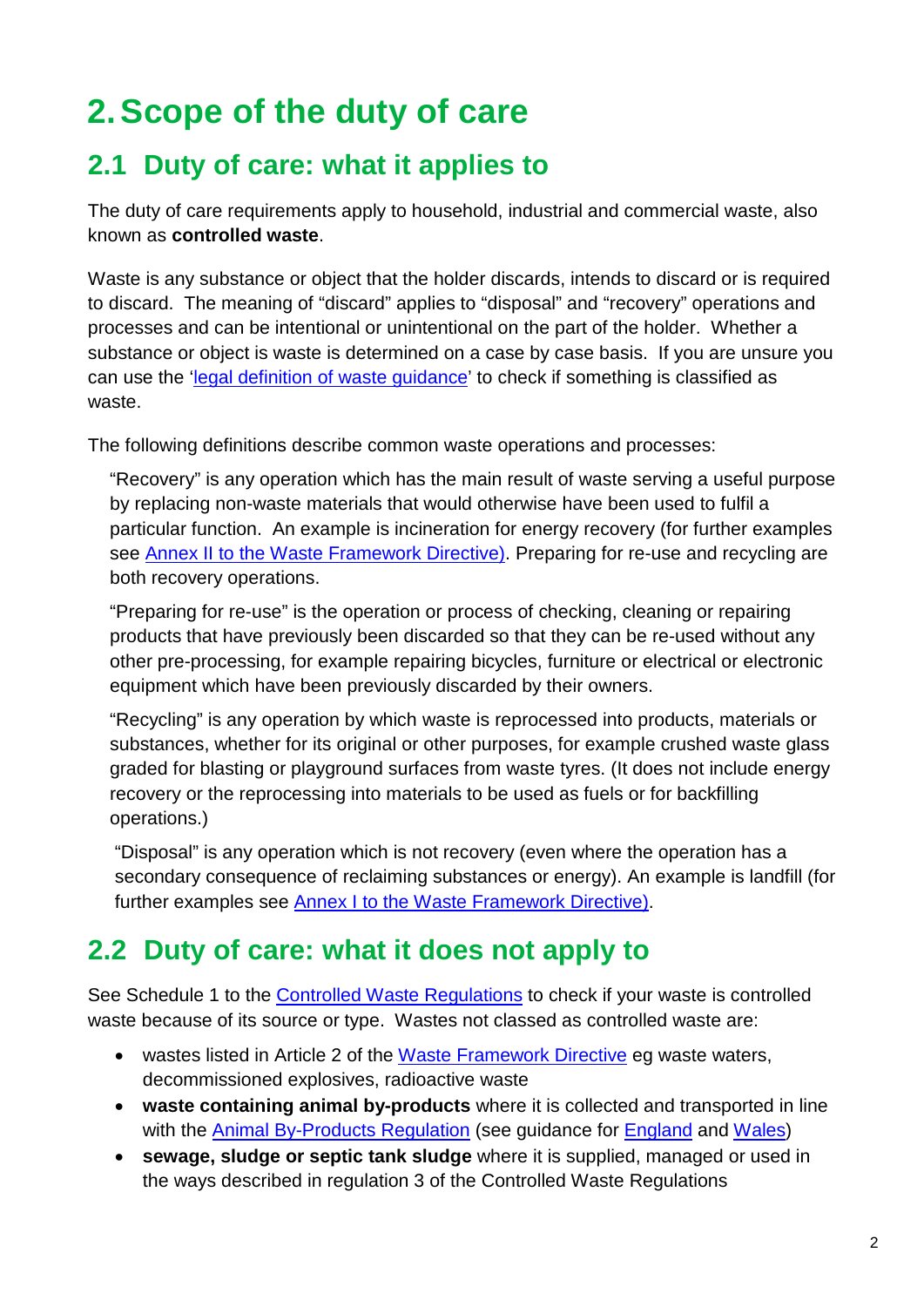This Code does not cover the extractive waste duty of care. If you are responsible for managing waste from prospecting, extraction, treatment and storage of mineral resources and working quarries (extractive waste) under the [EPA](http://www.legislation.gov.uk/ukpga/1990/43/section/34) you are subject to different duty of care requirements.

## <span id="page-5-0"></span>**2.3 Duty of care: who it applies to**

The duty of care applies to anyone who imports, produces, carries, keeps, treats, disposes of, or are a dealer or broker that has control of, controlled waste (referred to below for the purpose of this Code as a "waste holder").

Waste holders are a:

- **waste producer** any person whose activities produce waste. This includes private sector businesses such as shops, offices, factories and tradesman (eg electricians, builders, glaziers and plumbers) and public sector services such as schools, hospitals and prisons, as well as charities and voluntary and community groups. It also includes permitted operations or exempt facilities that produce waste as part of their activities. If you carry out a waste operation that changes the nature or composition of the waste, you are regarded as a producer of the waste
- **waste carrier** any person, who normally and regularly collects, carries or transports waste in the course of any business or with a view to profit, including those that produce and transport their own waste eg builders and landscape gardeners
- **waste dealer** any person, business or organisation that buys waste with the aim of subsequently selling it, including in circumstances where the dealer does not take physical possession of the waste
- **waste broker**  any person, business or organisation that arranges waste transportation and management of waste on behalf of another party, such as organisations contracting out waste collection services eg local authorities, supermarkets and producer responsibility compliance schemes
- waste manager any person involved in the collection, transport, recovery or disposal of controlled waste, including the supervision of these operations, the aftercare of disposal sites and actions taken as a dealer or broker

The duty of care also applies to **householders** (occupiers of a domestic property). Householders have a limited duty of care because most household waste is disposed of through normal local authority waste collections services. See section [3](#page-7-0) for guidance on householder duty of care requirements.

#### **For the purposes of this Code, householders are not treated as a 'waste holder' as defined above.**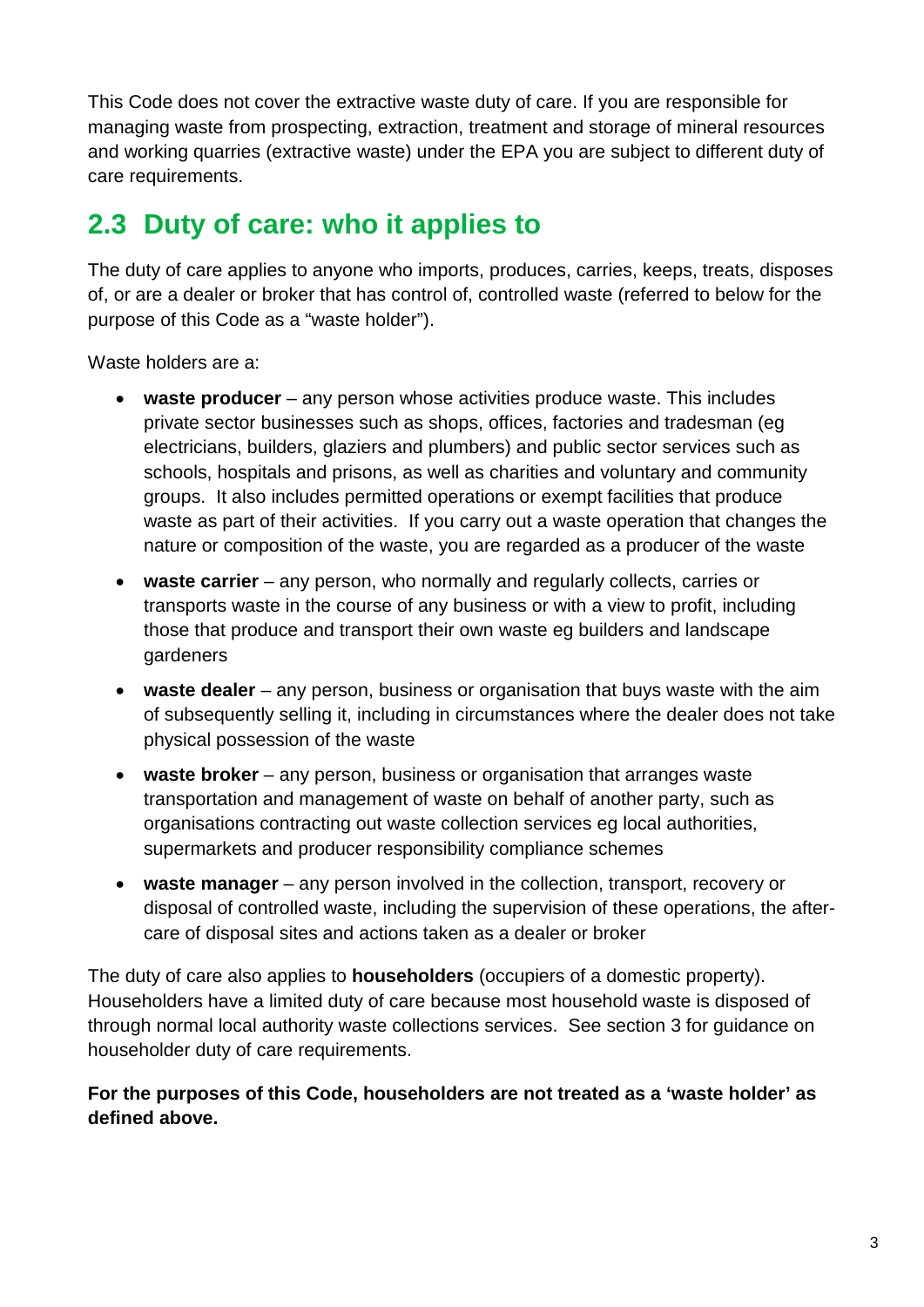#### <span id="page-6-0"></span>**2.4 Waste holders: how long your duty of care lasts**

You have a responsibility to take all reasonable steps to ensure that when you transfer waste to another waste holder that the waste is managed correctly throughout its complete journey to disposal or recovery.

You can do this by:

- checking the next waste holder is authorised to take the waste see section [4.4](#page-10-0) for examples of authorisation
- asking the next waste holder where they are going to take the waste
- carrying out more detailed checks if you suspect the waste is not being handled in line with the duty of care, eg requesting evidence that your waste has arrived at the intended destination and that it has been accurately described

If you receive waste you should cooperate with the previous waste holders in any measures that they are taking to comply with their duty of care. This includes supplying evidence that previous holders may need to ascertain that their waste has reached its end of waste location.

Each holder in the waste chain shares the duty of care obligations.

- If you use a waste dealer or broker, you each have a responsibility to comply with your duty of care obligations and to ensure that the waste is only transferred to an authorised person or establishment.
- If you transfer waste to a waste treatment facility for preliminary treatment, you will generally still be responsible for the complete recovery or disposal operation (in accordance with Article 15(2) of the [Waste Framework Directive\)](https://www.gov.uk/government/uploads/system/uploads/attachment_data/file/218586/l_31220081122en00030030.pdf).

"Treatment" is a recovery or disposal operation, including preparation prior to recovery or disposal.

• If you carry out a waste operation that changes the nature or composition of the waste, you are regarded as a producer of the waste when it leaves your site.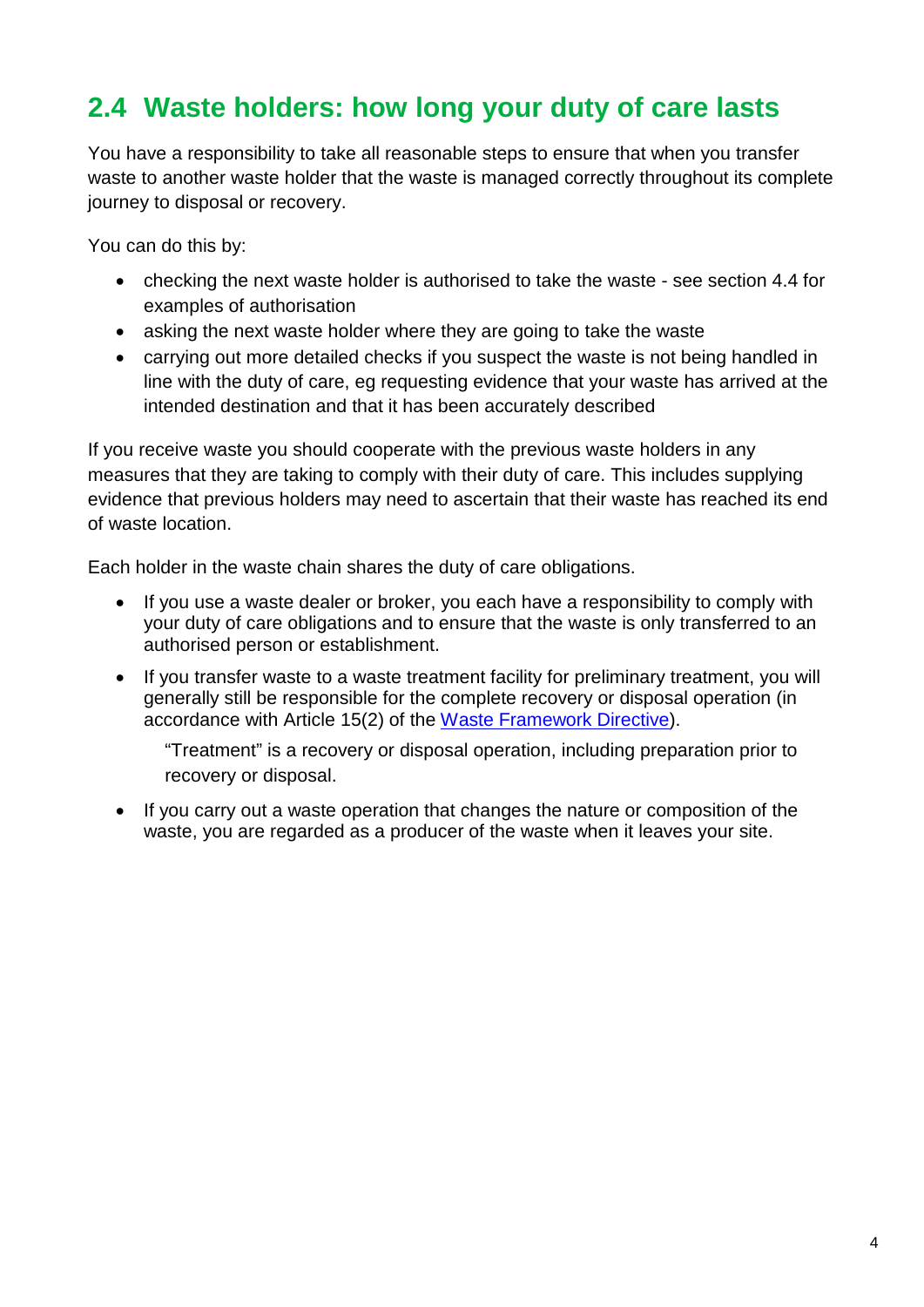## <span id="page-7-0"></span>**3.Householders: waste duty of care requirements**

As a householder, you have a duty to take all reasonable measures to ensure that any household waste produced on your property is only transferred to an authorised person. An authorised person includes the local authority that provides your normal waste collection service.

If you have household waste which cannot be disposed of through your normal local authority waste collection service (or within the curtilage of your premises) you can:

- see if your local authority's household waste and recycling centre accepts the waste and take it yourself – this service is usually free of charge
- check if your local authority offers special collection services you may be charged
- use a commercial waste collection service you will be charged

If you use a commercial waste collection service, you should check whether the business is an authorised carrier or exempt from registering as a waste carrier.

In England you can check whether a waste carrier is registered on the [Environment](https://www.gov.uk/guidance/access-the-public-register-for-environmental-information)  [Agency's public register](https://www.gov.uk/guidance/access-the-public-register-for-environmental-information) or call 03708 506 506. In Wales you can check on the [Natural](http://naturalresources.wales/how-we-regulate-you/find-out-if-a-site-has-a-permit-licence-or-exemption/?lang=en)  [Resource Wales public register](http://naturalresources.wales/how-we-regulate-you/find-out-if-a-site-has-a-permit-licence-or-exemption/?lang=en) or call 0300 065 3000.

If you are arranging for a tradesman (eg builder, landscape gardener, carpet fitter) to carry out work on your property, you have a responsibility for the waste produced as a result of the work. You should check:

- 1. that the tradesman will dispose of the waste generated
- 2. that they have appropriate authorisation to dispose of the waste eg that they are registered to transport the waste

If the person who takes the waste from you is not authorised to do so, or your waste is illegally disposed of (eg flytipped), you could be prosecuted and fined if you have not taken all reasonable measures to meet your duty of care obligations.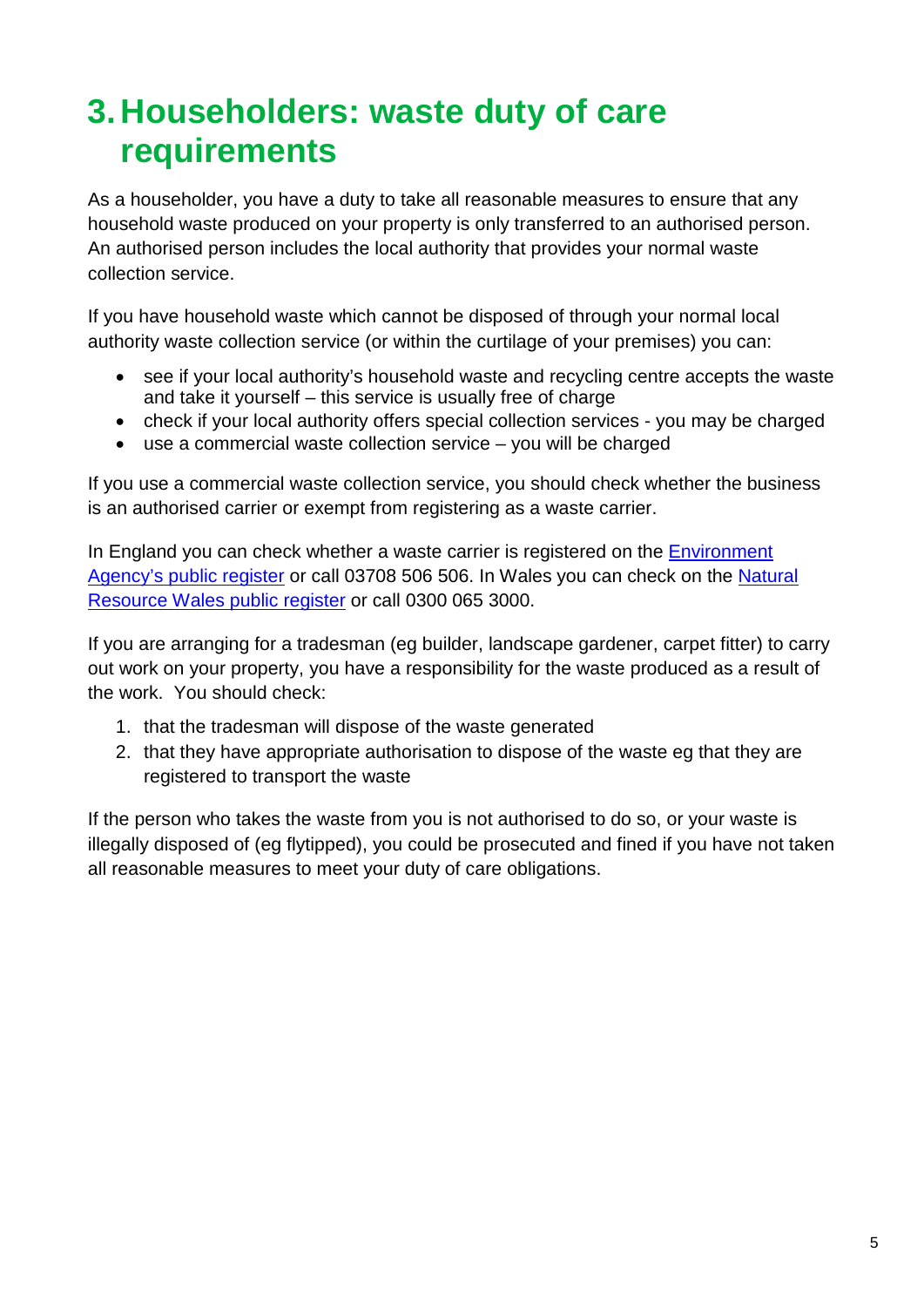## <span id="page-8-0"></span>**4.Waste holders: waste duty of care requirements**

You **must** take all reasonable steps to:

- 1. prevent unauthorised or harmful deposit, treatment or disposal of waste (see section [4.1\)](#page-8-1)
- 2. prevent a breach (failure) by any other person to meet the requirement to have an environmental permit, or a breach of a permit condition (see section [4.2\)](#page-9-0)
- 3. prevent the escape of waste from your control (see section [4.3\)](#page-9-1)
- 4. ensure that any person you transfer the waste to has the correct authorisation (see section [4.4\)](#page-10-0)
- 5. provide an accurate description of the waste when it is transferred to another person (see sections [4.5](#page-11-0) and [4.6\)](#page-13-0)

Failure to comply with the duty of care requirements is a criminal offence and could lead to prosecution.

#### <span id="page-8-1"></span>**4.1 Prevent unauthorised or harmful deposit, treatment or disposal**

It is illegal to deposit controlled waste except under and in accordance with an [environmental permit](https://www.gov.uk/topic/environmental-management/environmental-permits) or a registered [waste exemption.](https://www.gov.uk/guidance/register-your-waste-exemptions-environmental-permits)

It is also illegal to treat, keep or dispose of controlled waste in a way that is likely to cause pollution of the environment or harm to human health.

Examples of unauthorised or harmful deposit, treatment or disposal include the following:

- **operating illegal waste sites** without the correct permit or appropriate exemption to accept or manage a particular waste
- **mis-classification of waste** as a non-waste or a waste that does not fit the written description
- **[fly-tipping](http://www.tacklingflytipping.com/aboutfly-tipping/1474)** is the deliberate unlawful dumping of waste eg at the roadside or on privately owned land - the scale can vary from a single bin bag of waste to large quantities of waste dumped from trucks
- **[importing or exporting waste](https://www.gov.uk/importing-and-exporting-waste)** to other countries without applying the correct controls or in a manner that is prohibited

If you suspect that someone is flytipping, illegally depositing, treating or disposing of waste, do not give your waste to them or take waste from them. If you suspect that you have unknowingly accepted mis-classified waste, isolate the waste and report all the details to the regulator. You should report any suspected illegal activity to the [EA](https://www.gov.uk/report-an-environmental-incident) or [NRW.](http://naturalresources.wales/about-us/contact-us/report-it/?lang=en)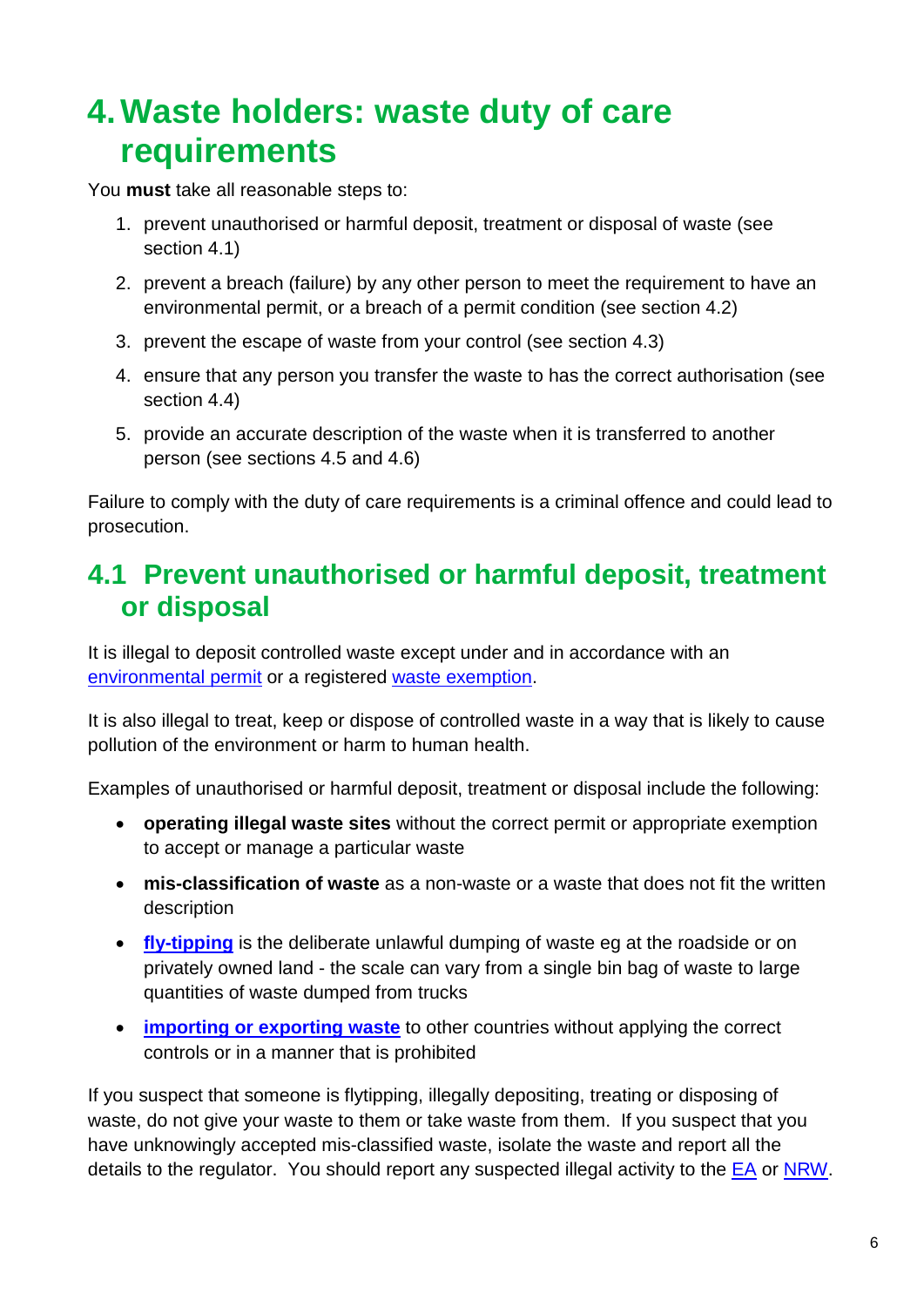#### <span id="page-9-0"></span>**4.2 Prevent a breach of an environmental permit or a breach of a permit condition**

Normally the operator of a waste treatment or recovery or disposal activity needs an [environmental permit](https://www.gov.uk/environmental-permit-check-if-you-need-one) or to register an [exempt](https://www.gov.uk/environmental-permit-check-if-you-need-one/exemptions) waste operation.

Environmental permits set out specific conditions on how a waste operation **must** be carried out. The conditions will include limits to the amount of waste that can be handled, restrictions to the types of waste that can be handled, and measures that need to be put in place to protect the environment and human health.

Some waste activities may qualify for a waste exemption rather than a permit. The exemption must be registered and these too are subject to strict conditions such as limits to the amount of waste that can be handled or how they are handled.

There are some operations which do not need to be registered. These relate to the temporary [storage of waste](https://www.gov.uk/government/collections/waste-exemptions-storing-waste) pending collection. Although you do not have to register these operations, you must still comply with the conditions of the operation.

Examples of activity that would breach a permit condition or exemption limit include the transfer of waste:

- to a facility that does not have an appropriate permit or exemption to accept or manage that type of waste
- in a condition which means that it cannot be managed or stored safely pending removal eg waste being stored outside the confines of buildings or bunds
- in a quantity that causes a facility to exceed the limits allowed by its permit or exemption eg increasing or expanding piles of waste

If you suspect that someone does not have an appropriate environmental permit or registered exemption, or that they are breaching a condition of their permit or exemption, you **must not** give them your waste or take waste from them. You should report suspected illegal activity or breaches to permits or exemptions to the [EA](https://www.gov.uk/report-an-environmental-incident) or [NRW.](http://naturalresources.wales/about-us/contact-us/report-it/?lang=en)

#### <span id="page-9-1"></span>**4.3 Prevent the escape of waste**

To prevent waste from escaping from your control, or from your employees' or waste contractors' control, you **must** make sure it is handled and stored safely and securely.

You can do this by:

- using containers that are:
	- o clearly and correctly labelled
	- o suitable for the storage, transport and subsequent management activities by you and following waste holders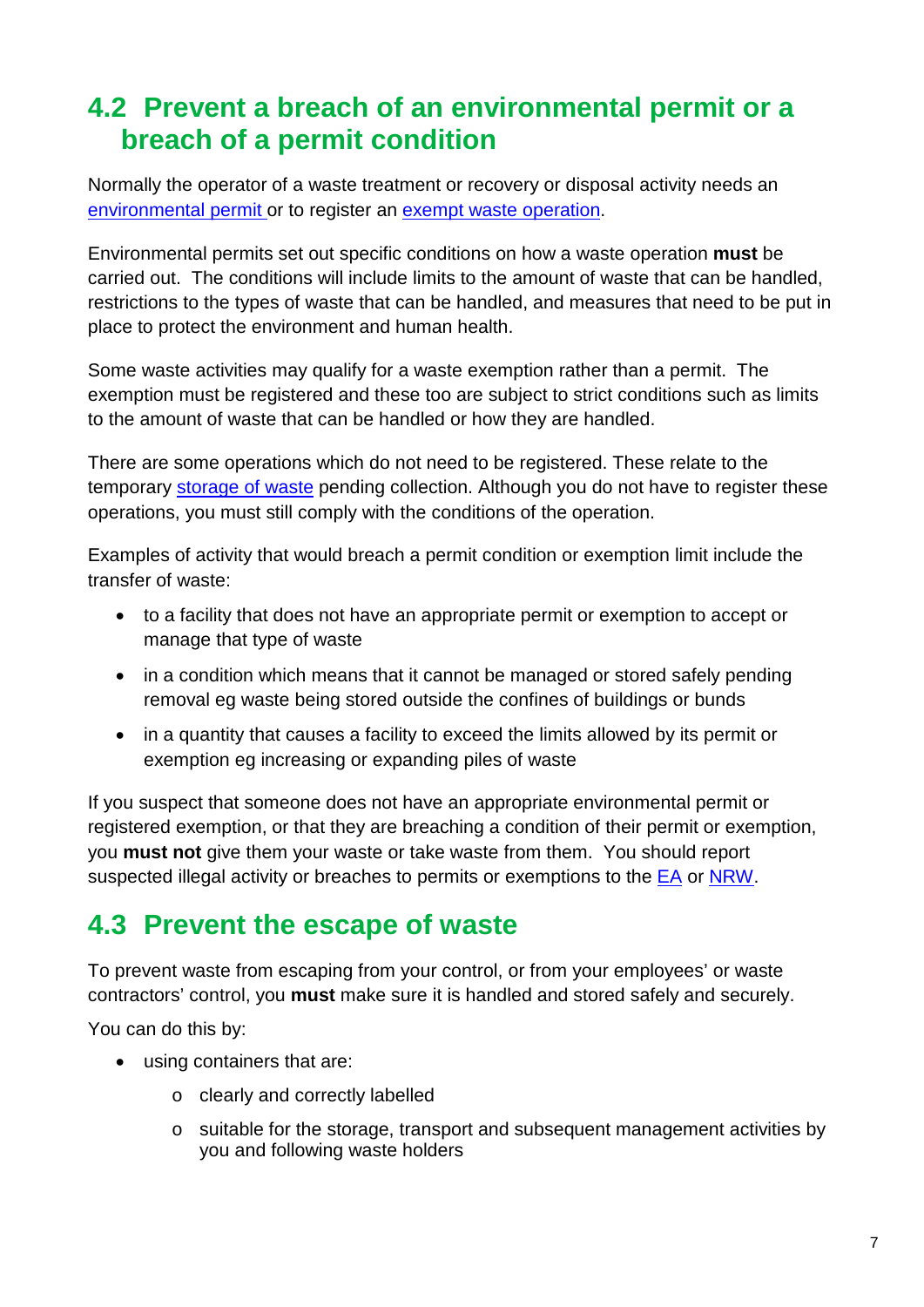- o designed to prevent leakage, contamination or spoiling of waste (spoiled waste is waste that cannot be managed in the way intended)
- limiting access to the waste to only those that are authorised to handle it. This will help prevent accidents, pests, incidents of vandalism and theft. It will also stop unauthorised people adding to the waste and so invalidating the waste description (see section [4.5\)](#page-11-0)
- ensuring vehicles are covered and waste is secured appropriately for transport purposes

Before your waste is collected and disposed of or recovered you **must** assess and classify waste as set out in the [waste classification guidance.](https://www.gov.uk/how-to-classify-different-types-of-waste) This identifies whether the waste is hazardous or not, and which controls apply to the movement of the waste to prevent harm to people and the environment.

#### <span id="page-10-0"></span>**4.4 Transfer waste to an authorised person**

You should check whether a person or business is authorised to take waste before you transfer your waste to them. An authorised person is one of the following:

- 1. someone who has a valid registration as a carrier, broker or dealer of waste
- 2. a waste management operator who has an environmental permit or registered exemption to accept such waste

You can ask the person or business you transfer your waste to or who arranges the transfer for evidence of their authorisation, such as a copy of their permit or proof of their exemption registration.

You should also use the public register to check any evidence they provide. The register contains information on:

- waste carrier, broker and dealer registrations
- environmental permits for waste operations
- waste exemptions

In England, you can check registration on the [EA's public register](https://www.gov.uk/guidance/access-the-public-register-for-environmental-information) or call 03708 506 506. In Wales you can check on the [NRW's public register](http://naturalresources.wales/how-we-regulate-you/find-out-if-a-site-has-a-permit-licence-or-exemption/?lang=en) or call 0300 065 3000.

The person receiving the waste must also check that the previous holder has complied with their duty of care. If you suspect that the previous waste holder has breached their duty of care (eg by mis-describing the waste or not properly storing it), do not accept the waste and report your suspicions to the [EA](https://www.gov.uk/report-an-environmental-incident) or [NRW.](http://naturalresources.wales/about-us/contact-us/report-it/?lang=en)

Record any checks you make as you can use this as evidence that you have met your duty of care.

If you use a dealer or broker to manage your waste, they **must** be registered as a dealer or broker with their regulator, even if they do not take physical possession of the waste.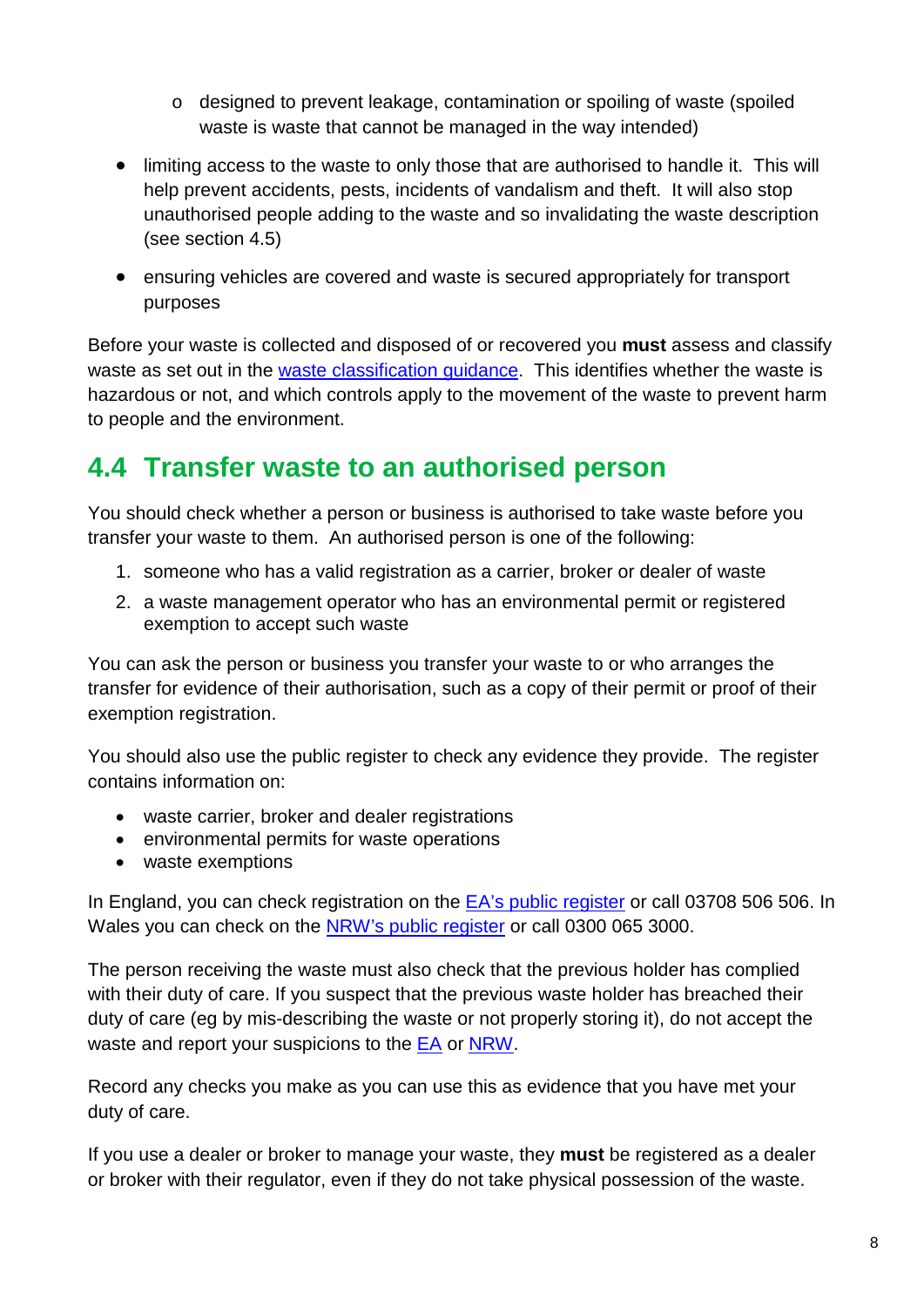Where a dealer or broker is the transferor or transferee of the waste, their details (including their registration number) **must** be included in the waste transfer information.

Waste carriers, dealers and brokers **must** present evidence of registration if requested by a police constable, an authorised officer of the EA, NRW or local authority. It is an offence not to do so without reasonable excuse and you could be issued with a fixed penalty notice under [section 5B of the Control of Pollution \(Amendment\) Act 1989.](http://www.legislation.gov.uk/ukpga/1989/14/section/5)

To register as a carrier, dealer or broker, contact the **EA** in England or [NRW in Wales.](http://naturalresources.wales/apply-for-a-permit/waste/register-as-a-waste-carrier-broker-or-dealer/?lang=en)

#### <span id="page-11-0"></span>**4.5 Provide an accurate description of waste**

When you transfer waste to another person, you **must** ensure that:

1. a written description of the waste is agreed and signed by you and the next holder. The description is part of the waste information you must provide.

For [non-hazardous waste](https://www.gov.uk/how-to-dispose-of-nonhazardous-waste/waste-transfer-notes) you can do this by using:

- $\bullet$  ["edoc"](http://www.edoconline.co.uk/) a free national electronic duty of care system that creates, shares, signs and stores waste transfer notes and season tickets for you online - see [www.edoconline.co.uk](http://www.edoconline.co.uk/) for more information
- a paper ["waste transfer note"](https://www.gov.uk/government/publications/duty-of-care-waste-transfer-note-template) a form to fill in or you can use alternative documentation eg an invoice, as long as it contains all the required information
- a ["season ticket"](https://www.gov.uk/how-to-dispose-of-nonhazardous-waste/season-tickets) a single waste transfer note that covers a series of nonhazardous waste transfers. The season ticket can last up to one year and be used for regular transfers of the same type of non-hazardous waste with the same carrier. If you have several sites serviced by the same carrier with the same types of waste collected, they can be listed in a schedule to the season ticket. You should keep a record of the collection times and the quantity of waste

A waste information note is not required for non-hazardous waste if the waste holder does not change on the transfer of waste eg the waste is moved to other premises belonging to the same business. However, it is best practice that the business understands who has responsibility for that waste and a record is kept of internal transfers for audit purposes.

For [hazardous waste](https://www.gov.uk/dispose-hazardous-waste/consignment-notes) you need to use a:

- [consignment note](https://www.gov.uk/government/publications/hazardous-waste-consignment-note) this applies to all movements of hazardous waste including collections from businesses by registered waste carriers, movements from one premises to another within the same business and all movements from the waste producer's premises. The only two exceptions where a consignment note is not needed are where domestic hazardous waste (other than asbestos waste) is removed from a domestic household or waste is imported or exported under [international waste shipment](https://www.gov.uk/guidance/importing-and-exporting-waste) controls (which uses an equivalent note)
- 2. the description contains a statement confirming that you have fulfilled your duty to apply the waste hierarchy as required by regulation 12 of the [Waste \(England and](http://www.legislation.gov.uk/ukdsi/2011/9780111506462/contents)  [Wales\) Regulations 2011](http://www.legislation.gov.uk/ukdsi/2011/9780111506462/contents) (see **Waste Hierarchy Guidance** for [England](https://www.gov.uk/government/publications/guidance-on-applying-the-waste-hierarchy) and [Wales\)](http://gov.wales/docs/desh/publications/120119wastehierarchyguideen.pdf)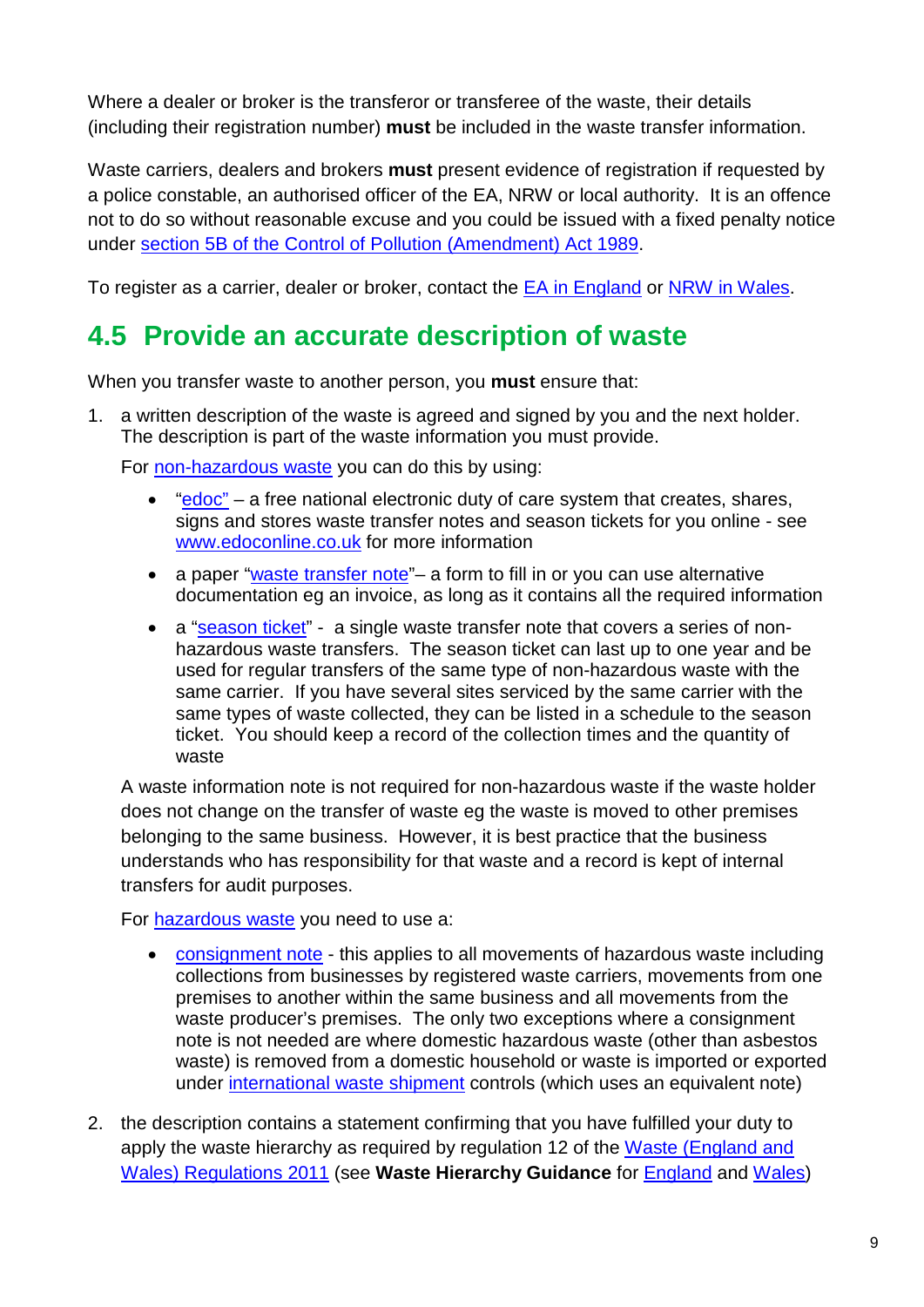- 3. the description of the waste is accurate and contains all the information you are reasonably in a position to provide to ensure the lawful and safe handling, transport, treatment, recovery or disposal by subsequent holders, including:
	- [classification](https://www.gov.uk/how-to-classify-different-types-of-waste/overview) of the waste by using the appropriate codes (referred to as the List of Wastes (LoW) or European Waste Catalogue (EWC)) - Appendix A of the [Waste Classification Technical Guidance](https://www.gov.uk/government/publications/hazardous-waste-technical-guidance-wm2) provides a list of the codes as well as advice on how to assess and classify waste
	- its quantity and nature and whether it is loose or in a container
	- if in a container, the type of container
	- the time and place of transfer
	- the **SIC code** of the transferor (current holder of the waste)
	- the name and address of the transferor and transferee (person receiving the waste) and their signatures (the signature can be electronic as long as an enforcement officer can view it)
	- the capacity in which the transferor and transferee are acting (eg as a producer, importer or registered waste carrier, broker or dealer) and their relevant authorisation to act in that capacity (eg their permit number or registration number)

You should also consider whether there are any problems associated with the waste that you need to describe so that subsequent users can handle it properly. Examples include whether the waste:

- needs a special container
- needs particular treatment or handling, for example **batteries** or waste electrical and electronic equipment [\(WEEE\)](https://www.gov.uk/electricalwaste-producer-supplier-responsibilities)
- can or cannot be mixed with other wastes
- could cause a problem during treatment or disposal (eg dusty, smelly or otherwise offensive waste)
- has been processed (eg undergone treatment) or had certain materials removed from it (eg packaging) to meet [basic characterisation](https://www.gov.uk/government/uploads/system/uploads/attachment_data/file/321207/Sampling_and_testing_of_waste_for_landfill.pdf) requirements of wastes destined for landfill
- displays a hazardous property (eg flammable) or presents a chemical hazard
- has other issues (eg risk of spillage or leakage of liquids)

If you receive waste, you **must** ensure the waste matches the written description and that your permit allows you to accept such waste.

If you are operating under a waste exemption, you **must** ensure that by accepting any waste you are not contravening the exemption criteria eg waste limits.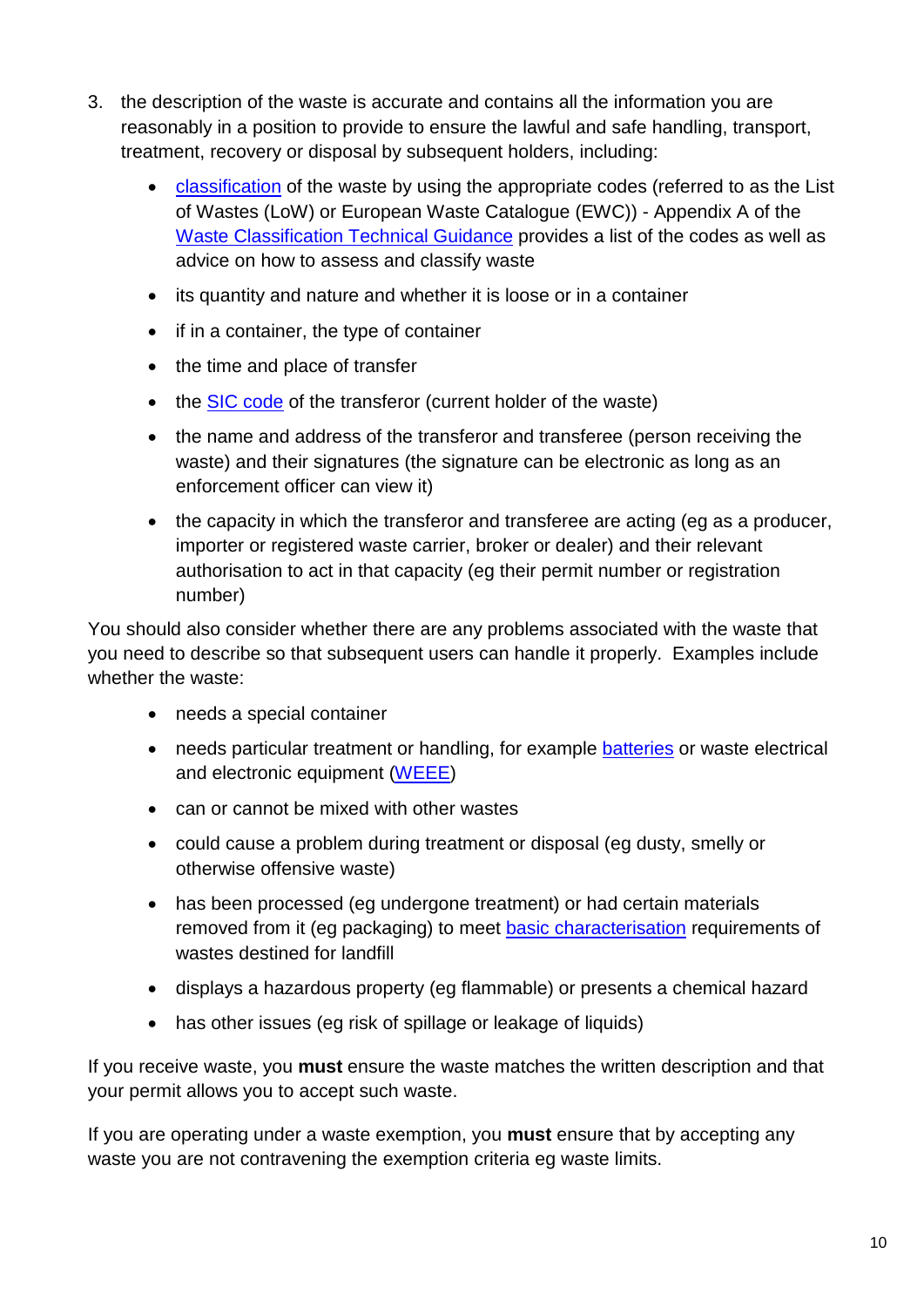#### <span id="page-13-0"></span>**4.6 Retention of waste documentation**

You **must** keep a copy of the waste description for waste you have transferred or received (either electronically or on paper format) for:

- two years for [non-hazardous waste](https://www.gov.uk/how-to-dispose-of-nonhazardous-waste/overview)
- two years for season tickets
- three years for hazardous waste consignment notes (different retention periods apply for consignees (receivers) of hazardous waste; see further detail in the [hazardous waste guidance\)](https://www.gov.uk/dispose-hazardous-waste/consignees)
- six years if you are a landfill operator for non-hazardous waste (for landfill tax purposes)
- the lifetime of your permit if you are a landfill operator for hazardous waste
- the lifetime of an environmental permit (when the permit is surrendered, the regulator often requires a history of the types of waste received)

If an authorised officer of the EA, NRW or local authority asks you to provide the written description of waste, or a copy of it, and you fail to do so, they can issue a fixed penalty notice. Where the waste is hazardous waste, a variable monetary penalty for breach of the requirements to supply information may be issued.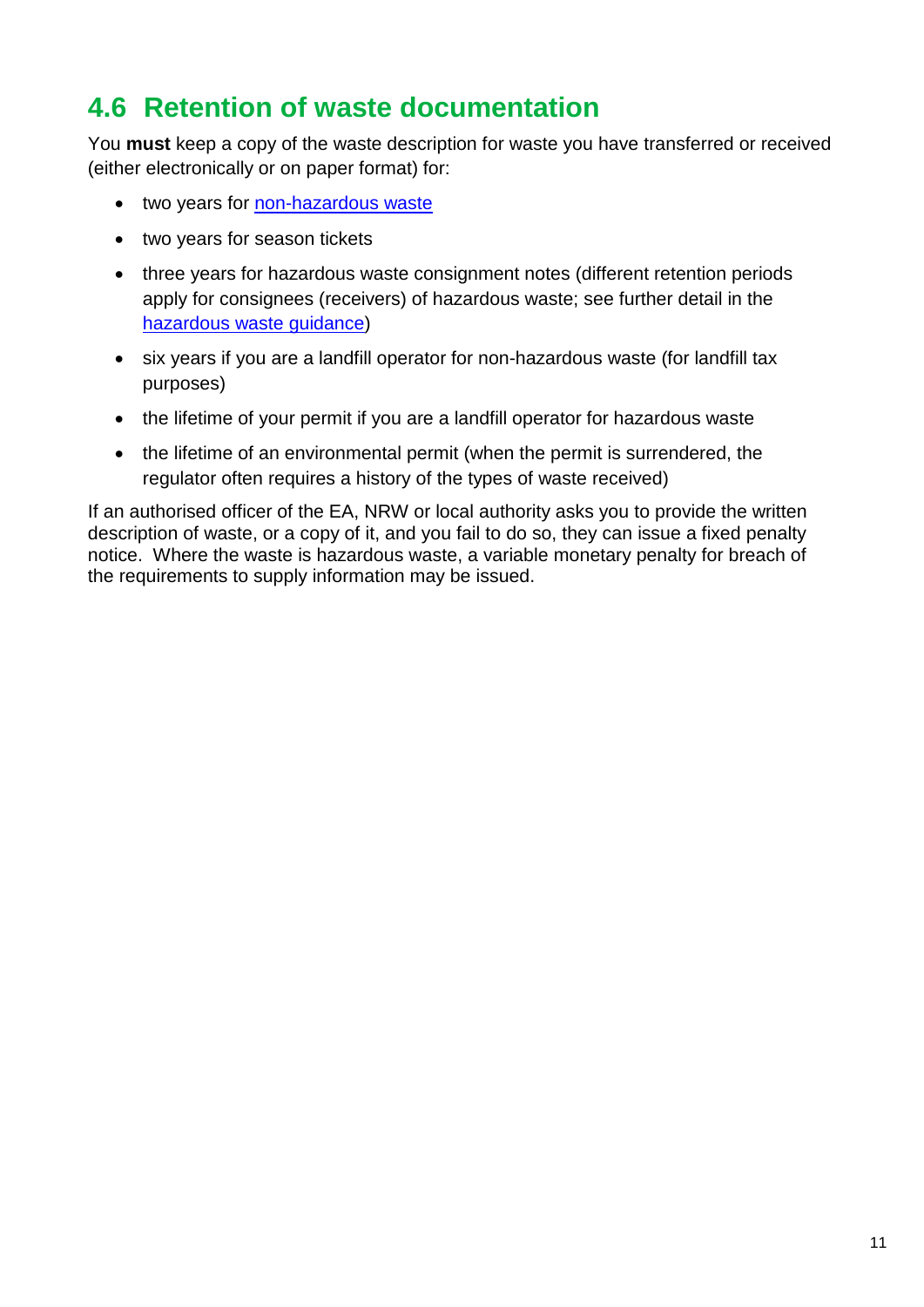## <span id="page-14-0"></span>**5. Other waste laws for waste holders**

A number of other waste laws are relevant to waste holders in particular circumstances. Some of these are briefly described below.

#### <span id="page-14-1"></span>**Hazardous Waste**

If you produce or deal with hazardous waste you **must**:

- o comply with the [Hazardous Waste Regulations](https://www.gov.uk/dispose-hazardous-waste)
- o follow [specific requirements for consigning hazardous waste](https://www.gov.uk/hazardous-waste-consignment-note-supplementary-guidance)

#### <span id="page-14-2"></span>**Producer Responsibility Regulations**

If you manufacture, import or sell packaging, electrical and electronic equipment (EEE), batteries, or end-of-life vehicles (ELVs) you **must** follow the Producer Responsibility Regulations in [England](https://www.gov.uk/government/collections/producer-responsibility-regulations#packaging) and [Wales.](http://naturalresources.wales/apply-for-a-permit/waste/?lang=en)

#### <span id="page-14-3"></span>**Separate Collection**

- If you **collect** waste paper, metal, plastic or glass you **must** comply with the rules on **separate collection** (see guidance for [England](https://www.gov.uk/separate-collection-of-waste-paper-plastic-metal-and-glass) and [Wales\).](http://gov.wales/topics/environmentcountryside/epq/waste_recycling/publication/guidance-on-the-separate-collection-of-waste-paper-metal-plastic-and-glass/?lang=en) The rules require that you collect waste paper, plastic, metal and glass separately from each other and from other wastes where it is both:
	- o necessary to comply with the waste hierarchy and for the protection of human health and the environment, and to facilitate or improve recovery (see the **Waste Hierarchy Guidance** for [England](https://www.gov.uk/government/publications/guidance-on-applying-the-waste-hierarchy) and [Wales\)](http://gov.wales/docs/desh/publications/120119wastehierarchyguideen.pdf)
	- o technically, environmentally and economically practicable (TEEP) (see [European Commission guidance \(paragraphs 4.3.4 and 4.4\)](http://ec.europa.eu/environment/waste/framework/pdf/guidance_doc.pdf) for guidance on TEEP practicability tests)

Where waste paper, metal, plastic or glass has been collected separately, all reasonable steps **must** be taken to keep them separate from other waste or materials.

- If you are a **materials facility** and receive household waste (or household waste like material) consisting of mixed glass, metal, paper or plastic for separating out you **must**:
	- o sample and test the materials you receive and send out
	- o record the information
	- o report every three months to the regulator

See the **Materials Facilities Guidance** for [England](https://www.gov.uk/government/publications/materials-facilities-how-to-report-on-mixed-waste-sampling) and [Wales,](http://naturalresources.wales/waste/material-facilities-regulatory-guidance/?lang=en) for details on when, how and what should be recorded.